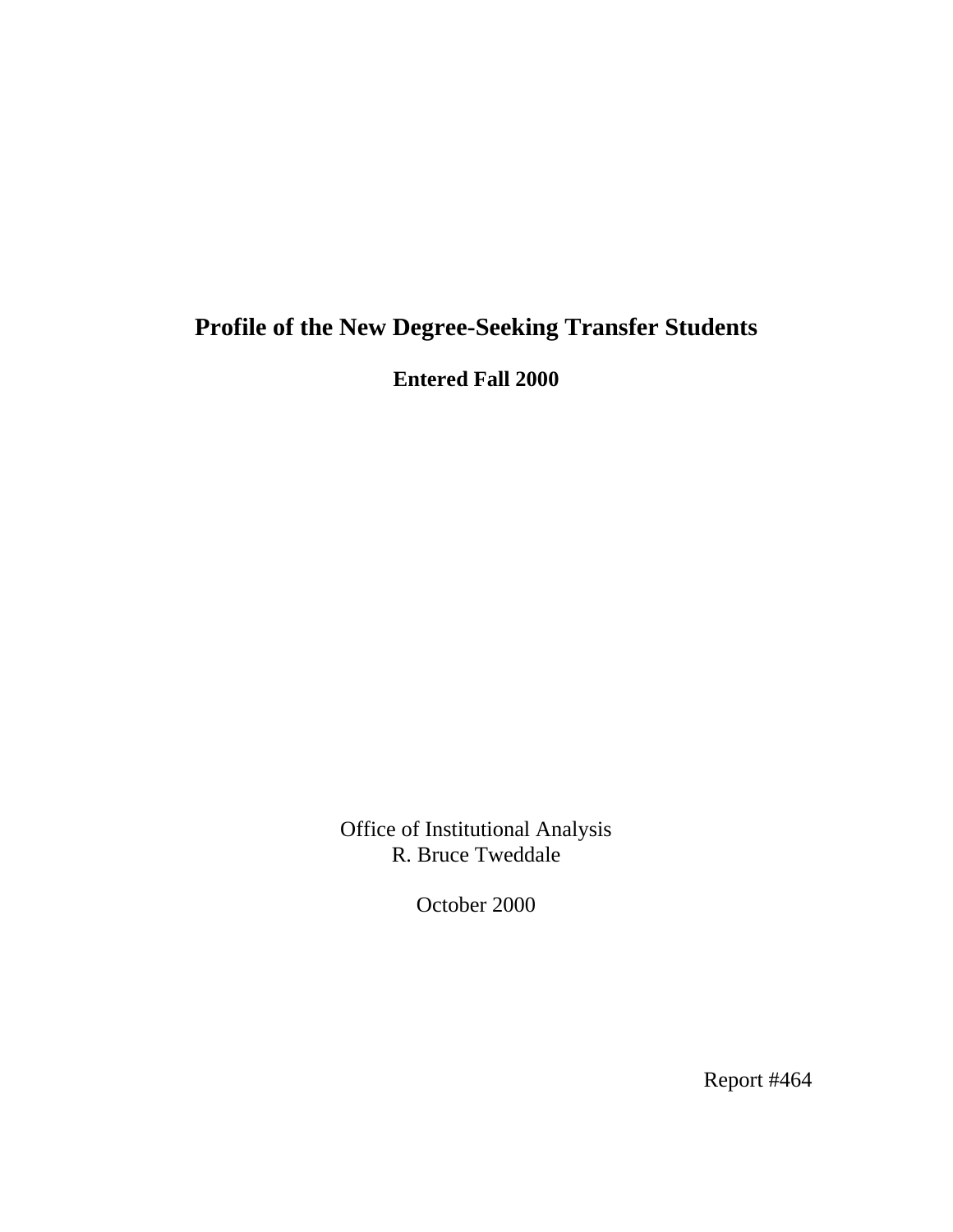A total of 1,348 students entered Grand Valley State University during Fall 2000 as new degree-seeking transfer students. This report delineates some of the characteristics of this group of students. The tables are divided into the following groups of students.

- 1. 2yr tran students transferring from 2-year institutions
- 2. 4yr tran students transferring from 4-year institutions

| <b>College</b>                        | <b>Number</b> |
|---------------------------------------|---------------|
| <b>Grand Rapids Community College</b> | 329           |
| <b>Muskegon Community College</b>     | 134           |
| Northwestern Michigan Community       | 50            |
| College                               |               |
| <b>West Shore Community College</b>   | 43            |
| <b>Lansing Community College</b>      | 35            |
| Kalamazoo Valley Community            | 19            |
| College                               |               |
| Lake Michigan College                 | 17            |
| Delta College                         | 16            |
| North Central Michigan College        | 16            |
| <b>Oakland Community College</b>      | 16            |
|                                       |               |
| all others                            | 166           |

#### *College from which the Students Transferred (2yr Transfers)*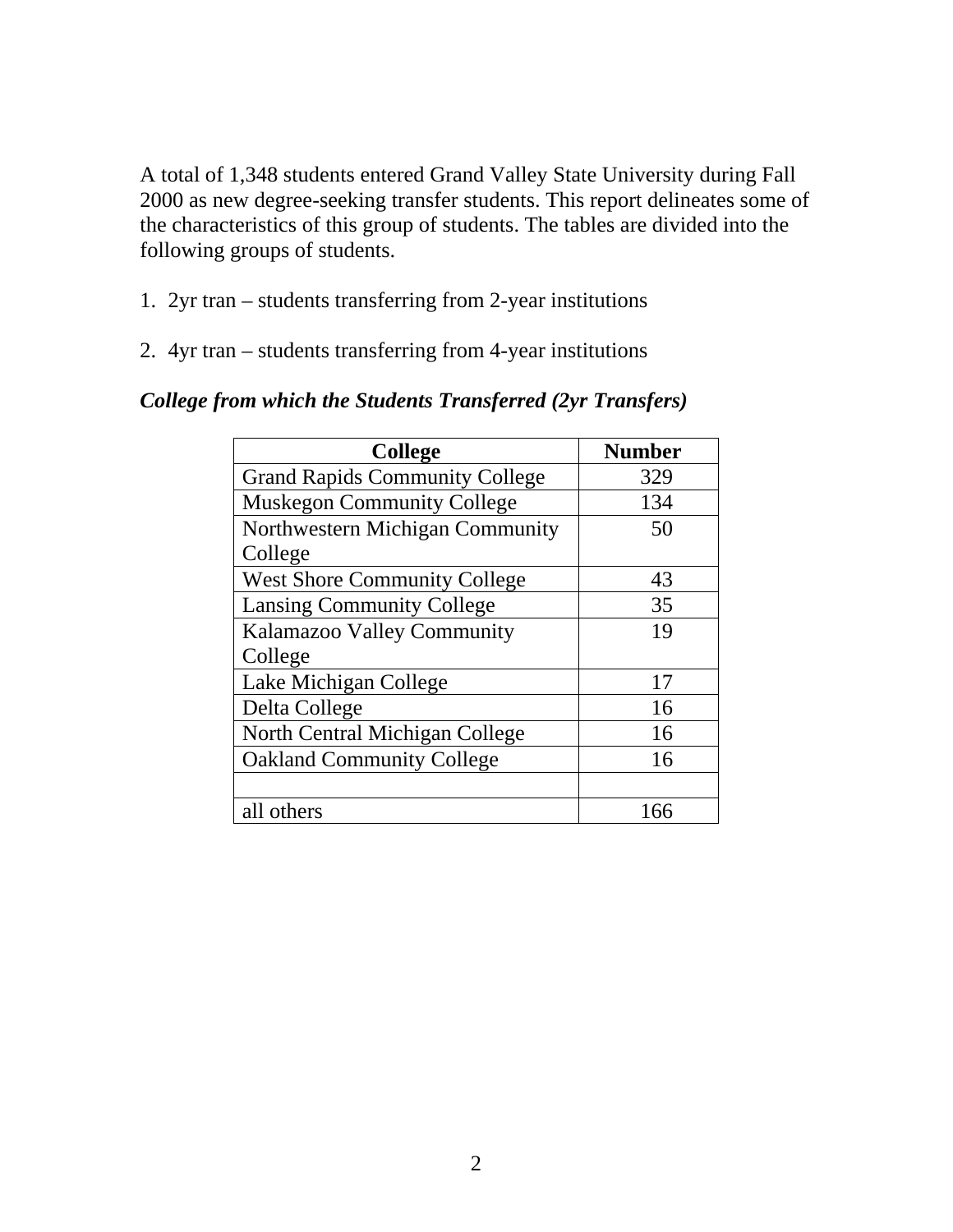| <b>College from which the Students Transferred (4yr Transfers)</b> |  |  |  |
|--------------------------------------------------------------------|--|--|--|
|--------------------------------------------------------------------|--|--|--|

| <b>College</b>                     | <b>Number</b> |
|------------------------------------|---------------|
| Western Michigan University        | 58            |
| <b>Central Michigan University</b> | 37            |
| Michigan State University          | 30            |
| Hope College                       | 29            |
| Ferris State University            | 21            |
| <b>Davenport University</b>        | 20            |
| <b>Cornerstone University</b>      | 16            |
|                                    |               |
| all others                         |               |

*Sex* 

| sex    | 2yr tran | 4yr tran | total |
|--------|----------|----------|-------|
| female | 48.      | 306      | 787   |
| male   | 360      | 201      | 261   |
| total  | 841      | 507      |       |

# *Ethnic Background*

| <b>Ethnic Background</b> | 2yr tran | 4yr tran | total |
|--------------------------|----------|----------|-------|
| Asian                    | 22       |          | 29    |
| Black, not Hispanic      | 37       | 20       | 57    |
| Hispanic                 | 25       | 12       | 37    |
| American                 |          |          |       |
| Indian/Alaskan           |          |          |       |
| <b>Native</b>            |          |          |       |
| White, not of            | 724      | 424      | 1,148 |
| Hispanic origin          |          |          |       |
|                          |          |          |       |
| not indicated            | 26       | 43       | 69    |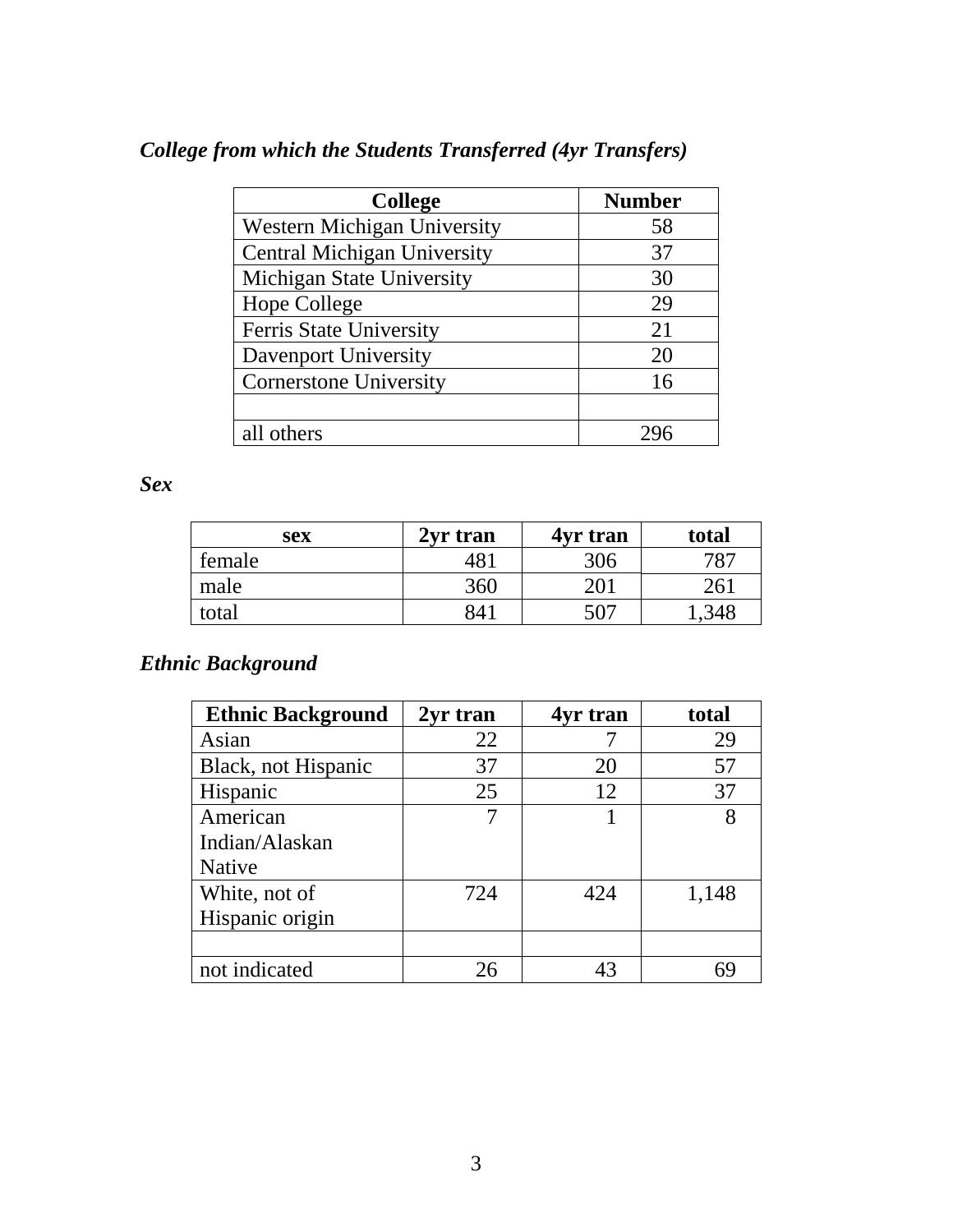# *Status*

| <b>Status</b> | 2vr tran | 4yr tran | total |
|---------------|----------|----------|-------|
| full-time     | 687      | 406      | 1,093 |
| part-time     | 54       | 101      | 255   |

# *Major*

| <b>Major</b>                     | 2yr tran        | 4yr tran       | total          |
|----------------------------------|-----------------|----------------|----------------|
| accounting                       | $\overline{2}$  | $\overline{0}$ | $\overline{2}$ |
| advertising/public relations     | 11              | 8              | 19             |
| anthropology                     | $\mathbf{1}$    | $\overline{2}$ | $\overline{3}$ |
| art & design                     | 26              | 16             | 42             |
| behavioral science               | $\overline{3}$  | $\overline{0}$ | $\overline{3}$ |
| biology                          | 36              | 14             | 50             |
| biomedical science               | 11              | $\overline{3}$ | 14             |
| biopsychology                    | $\mathbf{1}$    | $\overline{0}$ | $\mathbf{1}$   |
| broadcasting                     | $\overline{3}$  | $\mathbf{1}$   | $\overline{4}$ |
| business, general                | $\overline{1}$  | $\mathbf 1$    | $\overline{2}$ |
| chemistry                        | $\overline{4}$  | $\overline{2}$ | 6              |
| communications                   | 9               | 11             | 20             |
| computer science                 | 22              | 13             | 35             |
| criminal justice                 | 29              | 12             | 41             |
| earth science                    | $\mathbf{1}$    | $\mathbf{1}$   | $\overline{2}$ |
| English                          | 80              | 23             | 103            |
| film & video                     | 9               | 9              | 18             |
| finance                          | $\overline{2}$  | $\overline{1}$ | $\overline{3}$ |
| film & video                     | 9               | 9              | 18             |
| geology                          | $\overline{2}$  | $\overline{2}$ | $\overline{4}$ |
| German                           | $\overline{2}$  | $\overline{0}$ | $\overline{2}$ |
| group science                    | 13              | 6              | 19             |
| group social science             | 27              | 12             | 39             |
| health communications            | $\overline{2}$  | $\overline{0}$ | $\overline{2}$ |
| health science                   | $\overline{25}$ | 19             | 44             |
| history                          | 25              | 11             | 36             |
| hospitality & tourism management | 6               | $\overline{4}$ | 10             |
| information systems              | 9               | 9              | 18             |
| international business           | $\overline{4}$  | $\overline{0}$ | $\overline{4}$ |
| international relations          | 6               | 1              | $\overline{7}$ |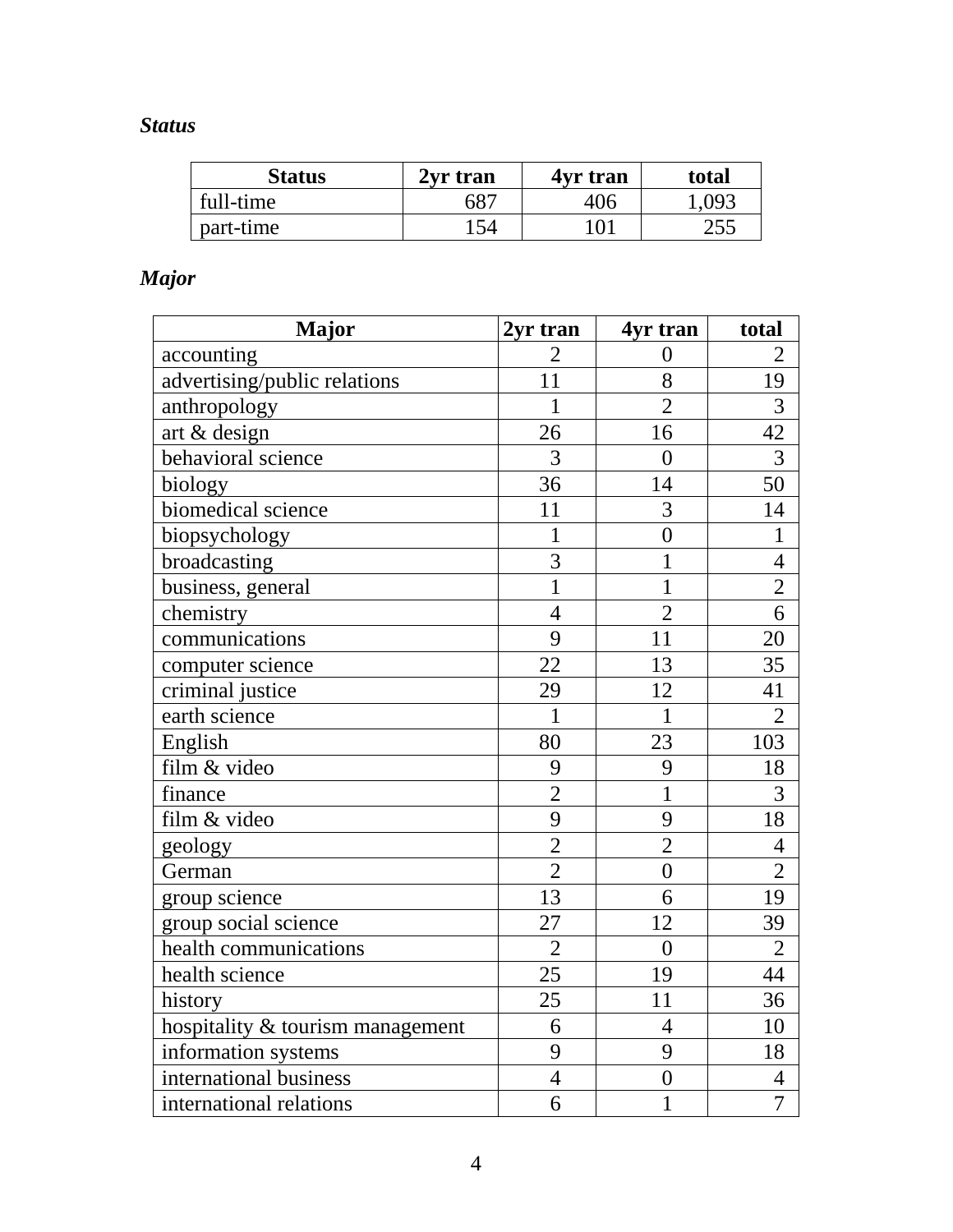| <b>Major</b>                 | 2yr tran       | 4yr tran         | total           |
|------------------------------|----------------|------------------|-----------------|
| journalism                   | $\overline{4}$ | 4                | 8               |
| legal studies                | $\overline{4}$ | $\overline{0}$   | $\overline{4}$  |
| liberal studies              | $\mathbf{1}$   | $\mathbf{1}$     | $\overline{2}$  |
| management                   | 5              | $\overline{0}$   | $\overline{5}$  |
| marketing                    | $\overline{5}$ | $\theta$         | $\overline{5}$  |
| mathematics                  | 23             | 10               | $\overline{33}$ |
| music                        | $\overline{4}$ | 7                | 11              |
| natural resource management  | $\overline{2}$ | $\mathbf{1}$     | 3               |
| nursing                      | 8              | 12               | 20              |
| philosophy                   | $\overline{1}$ | $\boldsymbol{0}$ | 1               |
| photography                  | 10             | 5                | 15              |
| physical education           | 27             | 11               | 38              |
| political science            | 3              | $\overline{2}$   | 5               |
| pre-business                 | 66             | 25               | 91              |
| pre-engineering              | 12             | 14               | 26              |
| pre-nursing rn               | 1              | $\overline{0}$   | $\mathbf 1$     |
| pre-nursing                  | 6              | $\theta$         | 6               |
| psychology                   | 27             | 17               | 44              |
| public administration        | $\overline{4}$ | 1                | 5               |
| social work                  | 16             | 8                | 24              |
| sociology                    | 1              | $\overline{0}$   | 1               |
| Spanish                      | $\overline{2}$ | 8                | 10              |
| special education psychology | 35             | 6                | 41              |
| theatre                      | $\overline{0}$ | 1                | $\mathbf{1}$    |
| therapeutic recreation       | $\overline{2}$ | 1                | 3               |
| undeclared                   | 200            | 192              | 392             |

*County of Residence (Michigan residents only)* 

| <b>County of Residence</b> | 2yr tran | 4yr tran | total |
|----------------------------|----------|----------|-------|
| Alcona                     |          |          |       |
| Alger                      |          |          |       |
| Allegan                    |          | 20       | 28    |
| Alpena                     |          |          |       |
| Antrim                     |          |          |       |
| Baraga                     |          |          |       |
| <b>Barry</b>               | 14       |          |       |
| Bay                        |          |          |       |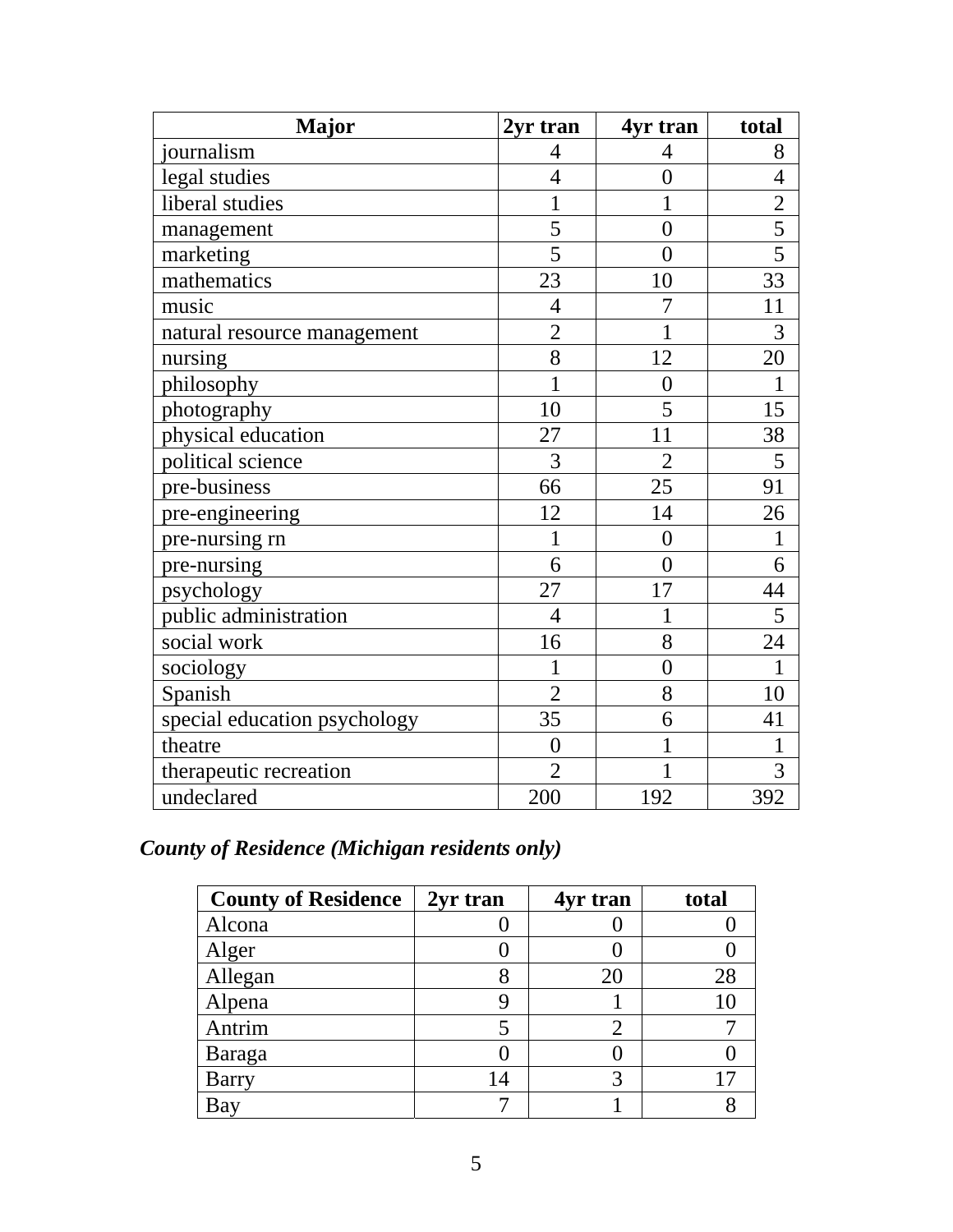| <b>County of Residence</b> | 2yr tran         | 4yr tran         | total            |
|----------------------------|------------------|------------------|------------------|
| Benzie                     | 2                | 0                | 2                |
| Berrien                    | 16               | 5                | 21               |
| <b>Branch</b>              | $\mathbf{1}$     | $\mathbf{1}$     | $\overline{2}$   |
| Calhoun                    | 5                | $\overline{2}$   | $\overline{7}$   |
| Cass                       | $\overline{5}$   | $\boldsymbol{0}$ | 5                |
| Charlevoix                 | $\overline{5}$   | $\overline{2}$   | $\overline{7}$   |
| Cheboygan                  | $\boldsymbol{0}$ | $\mathbf{1}$     | $\mathbf{1}$     |
| Chippewa                   | $\overline{0}$   | $\mathbf{1}$     | $\mathbf{1}$     |
| Clare                      | $\overline{0}$   | $\overline{0}$   | $\boldsymbol{0}$ |
| Clinton                    | $\overline{4}$   | $\overline{2}$   | 6                |
| Crawford                   | $\boldsymbol{0}$ | $\mathbf{1}$     | $\mathbf{1}$     |
| Delta                      | 6                | $\overline{2}$   | 8                |
| Dickinson                  | $\overline{0}$   | $\mathbf{1}$     | 1                |
| Eaton                      | 6                | $\overline{2}$   | 8                |
| Emmet                      | 8                | 4                | 12               |
| Genesee                    | $\overline{4}$   | 6                | 10               |
| Gladwin                    | $\overline{0}$   | $\overline{0}$   | $\overline{0}$   |
| Gogebic                    | $\overline{0}$   | $\boldsymbol{0}$ | $\boldsymbol{0}$ |
| <b>Grand Traverse</b>      | 27               | 5                | 32               |
| Gratiot                    | $\mathbf{1}$     | $\boldsymbol{0}$ | $\mathbf{1}$     |
| Hillsdale                  | $\overline{2}$   | $\boldsymbol{0}$ | $\overline{2}$   |
| Houghton                   | $\boldsymbol{0}$ | 1                | $\mathbf{1}$     |
| Huron                      | 1                | $\mathbf{1}$     | $\overline{2}$   |
| Ingham                     | 13               | 6                | 19               |
| Ionia                      | 13               | 7                | 20               |
| Iosco                      | $\mathbf{1}$     | $\overline{0}$   | $\mathbf{1}$     |
| Iron                       | 1                | $\boldsymbol{0}$ | 1                |
| Isabella                   | $\overline{0}$   | 1                | 1                |
| Jackson                    | 10               | $\overline{2}$   | 12               |
| Kalamazoo                  | 9                | 10               | 169              |
| Kalkaska                   | 3                | 0                | 3                |
| Kent                       | 282              | 150              | 432              |
| Keweenaw                   | $\overline{0}$   | $\boldsymbol{0}$ | $\boldsymbol{0}$ |
| Lake                       | $\overline{0}$   | $\overline{0}$   | $\overline{0}$   |
| Lapeer                     | $\overline{0}$   | 1                | 1                |
| Leelanau                   | 5                | $\overline{2}$   | 7                |
| Lenawee                    | $\overline{2}$   | 4                | 6                |
| Livingston                 | $\mathbf{1}$     | $\mathbf{1}$     | $\overline{2}$   |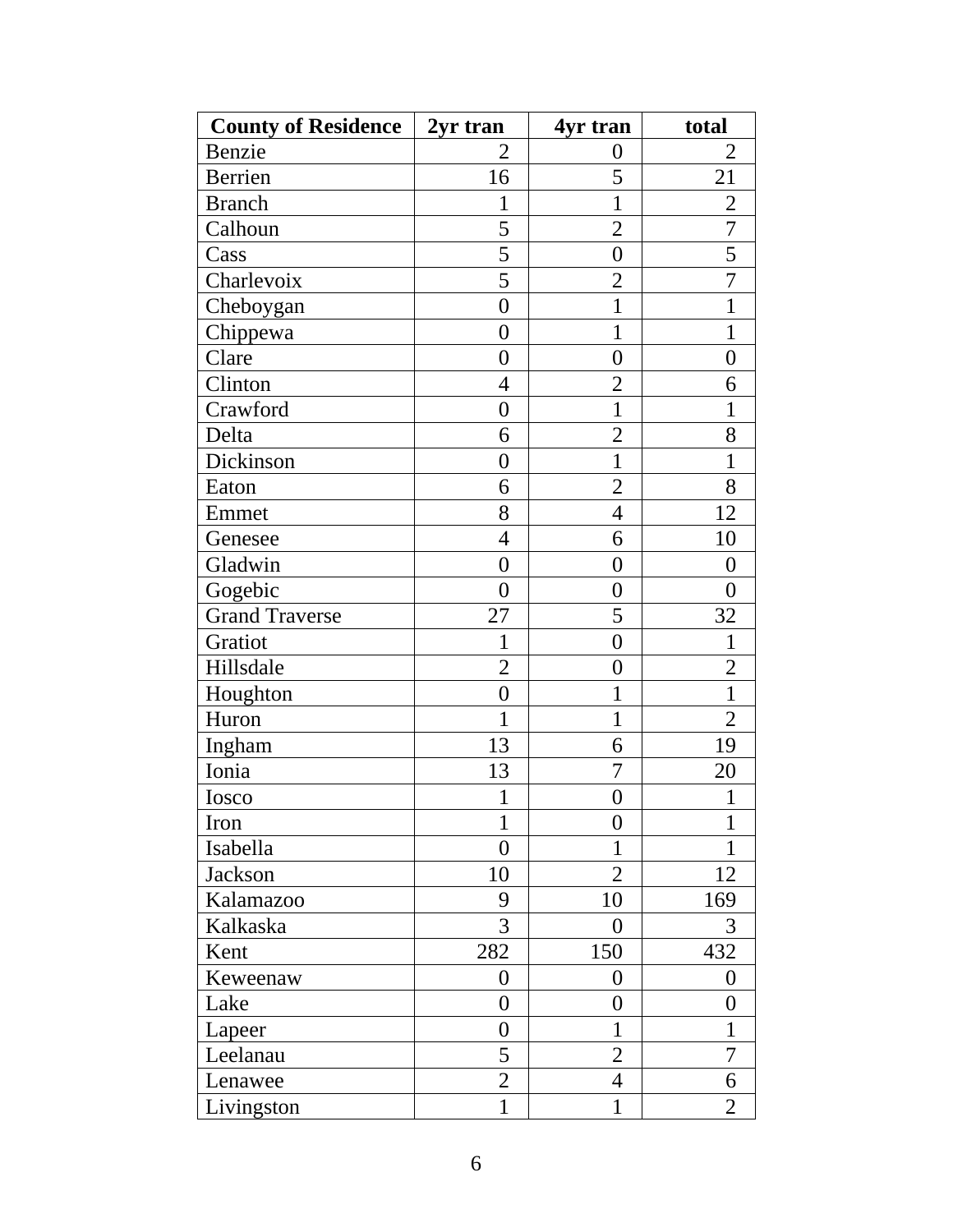| <b>County of Residence</b> | 2yr tran         | 4yr tran         | total          |
|----------------------------|------------------|------------------|----------------|
| Luce                       |                  |                  | 2              |
| Mackinac                   | 1                | $\mathbf{1}$     | $\overline{2}$ |
| Macomb                     | 10               | 6                | 16             |
| Manistee                   | $\overline{4}$   | $\overline{2}$   | 6              |
| Marquette                  | $\overline{0}$   | $\mathbf{1}$     | 1              |
| Mason                      | 35               | $\overline{4}$   | 39             |
| Mecosta                    | 3                | $\overline{2}$   | 5              |
| Menominee                  | 6                | $\boldsymbol{0}$ | 6              |
| Midland                    | $\overline{2}$   | 1                | 3              |
| Missaukee                  | $\overline{0}$   | $\overline{2}$   | $\overline{2}$ |
| Monroe                     | $\overline{4}$   | 5                | 9              |
| Montcalm                   | 8                | $\overline{2}$   | 10             |
| Montmorency                | $\overline{0}$   | $\boldsymbol{0}$ | 0              |
| Muskegon                   | 104              | 21               | 125            |
| Newaygo                    | 9                | 13               | 22             |
| Oakland                    | 19               | 18               | 37             |
| Oceana                     | 16               | $\overline{2}$   | 18             |
| Ogemaw                     | 1                | $\mathbf{1}$     | $\overline{2}$ |
| Ontonagon                  | $\boldsymbol{0}$ | 1                | $\mathbf{1}$   |
| Osceola                    | $\overline{0}$   | 1                | $\mathbf{1}$   |
| Oscoda                     | $\mathbf{1}$     | $\mathbf{1}$     | $\overline{2}$ |
| Otsego                     | 3                | $\overline{0}$   | 3              |
| Ottawa                     | 69               | 81               | 150            |
| Presque Isle               | $\overline{c}$   | $\overline{c}$   | 4              |
| Roscommon                  | $\overline{c}$   | $\boldsymbol{0}$ | $\overline{c}$ |
| Saginaw                    | 5                | $\overline{2}$   | $\overline{7}$ |
| Sanilac                    | 1                | 0                | 1              |
| Schoolcraft                | $\overline{0}$   | 0                | 0              |
| Shiawassee                 | $\mathbf{1}$     | $\overline{2}$   | 3              |
| St. Clair                  | 9                | $\overline{4}$   | 13             |
| St. Joseph                 | 3                | $\overline{4}$   | 7              |
| Tuscola                    | 1                | $\overline{2}$   | 3              |
| VanBuren                   | $\overline{7}$   | 3                | 10             |
| Washtenaw                  | $\overline{4}$   | $\mathbf{1}$     | 5              |
| Wayne                      | 9                | 9                | 18             |
| Wexford                    | 3                | 3                | 6              |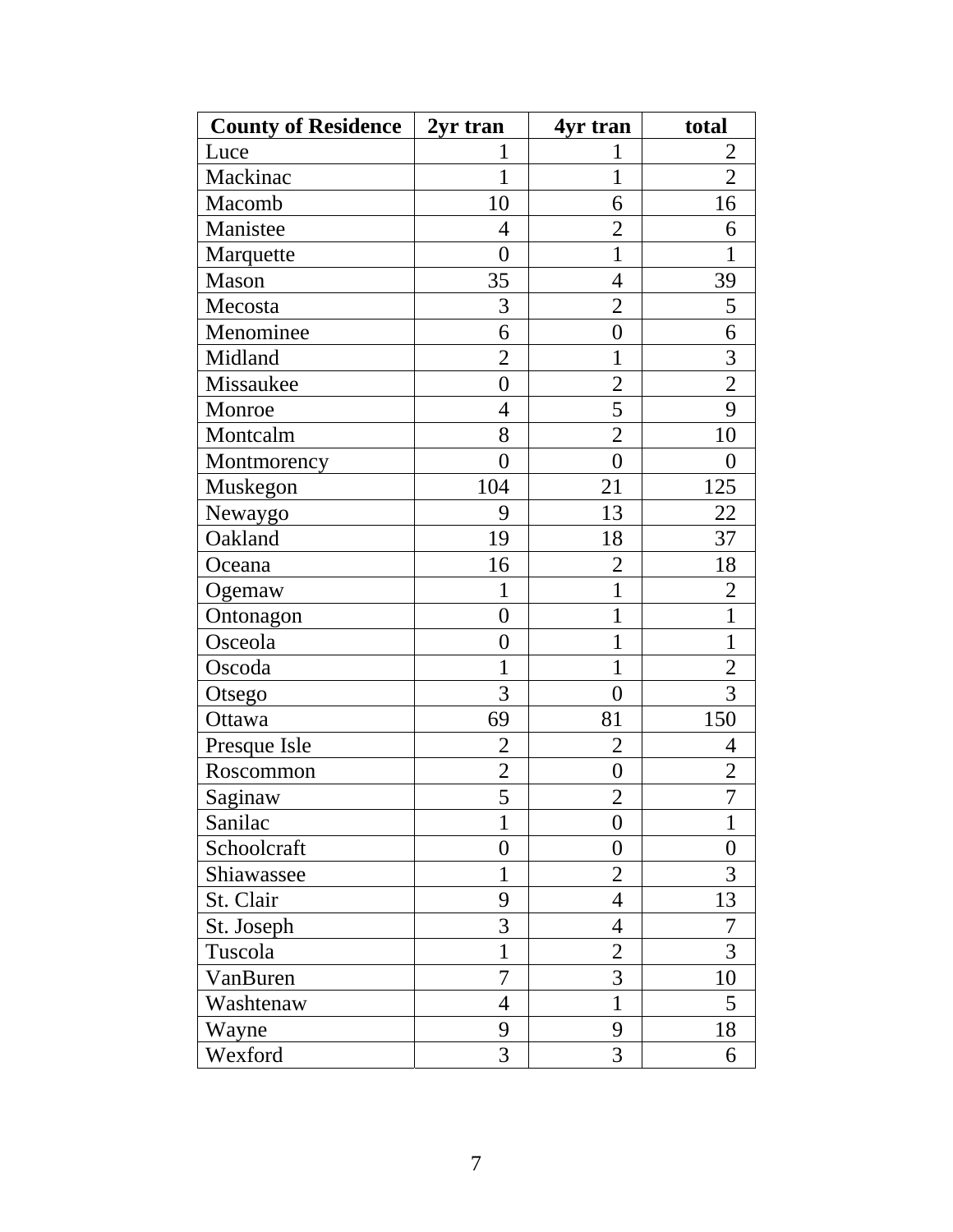#### *Other States & Countries*

| <b>State or Country of</b> | 2yr tran       | 4yr tran         | total          |
|----------------------------|----------------|------------------|----------------|
| <b>Residence</b>           |                |                  |                |
| Arizona                    | 1              | 1                | $\overline{2}$ |
| California                 | $\overline{3}$ | $\mathbf{1}$     | $\overline{4}$ |
| Colorado                   | $\overline{0}$ | 1                |                |
| Illinois                   | 7              | 7                | 14             |
| Iowa                       |                | 3                | 4              |
| Louisiana                  | $\overline{0}$ | 1                |                |
| Maine                      | $\overline{0}$ | $\mathbf{1}$     | 1              |
| Minnesota                  |                | 3                | $\overline{4}$ |
| North Carolina             | 1              | $\overline{0}$   |                |
| North Dakota               | $\overline{0}$ | 1                | 1              |
| New Jersey                 | $\theta$       | 1                |                |
| New Mexico                 | 1              | 0                |                |
| New York                   | 1              | 0                |                |
| Oregon                     | 1              | 0                |                |
| <b>Puerto Rico</b>         | $\overline{0}$ | 1                | 1              |
| Texas                      | $\overline{0}$ | 1                | 1              |
| Wisconsin                  | $\overline{0}$ | $\overline{2}$   | $\overline{2}$ |
|                            |                |                  |                |
| <b>Burma</b>               | $\overline{0}$ | 1                | 1              |
| <b>Brazil</b>              | $\overline{0}$ | 1                | 1              |
| Canada                     | 1              | 1                | $\overline{2}$ |
| China, Peoples Republic of | $\overline{0}$ | $\mathbf{1}$     | 1              |
| Dominican Republic         | 1              | $\overline{0}$   | $\mathbf 1$    |
| France                     | $\overline{0}$ | $\overline{2}$   | $\overline{2}$ |
| India                      | 0              | $\overline{2}$   | $\overline{2}$ |
| Ireland                    | $\overline{0}$ | $\mathbf{1}$     | 1              |
| Japan                      | $\overline{0}$ | 3                | 3              |
| Kenya                      | $\mathbf{1}$   | $\boldsymbol{0}$ | 1              |
| Malaysia                   | $\overline{0}$ | 1                | 1              |
| Norway                     | $\overline{0}$ | $\mathbf{1}$     | $\mathbf{1}$   |
| Poland                     | $\overline{0}$ | $\overline{2}$   | $\overline{2}$ |
| Portugal                   | $\overline{0}$ | $\mathbf{1}$     | 1              |
| Russia                     | $\mathbf{1}$   | $\overline{0}$   | 1              |
| South Africa               | $\overline{0}$ | $\mathbf{1}$     | $\mathbf{1}$   |
| <b>Saint Kitts-Nevins</b>  | $\overline{0}$ | $\overline{2}$   | $\overline{2}$ |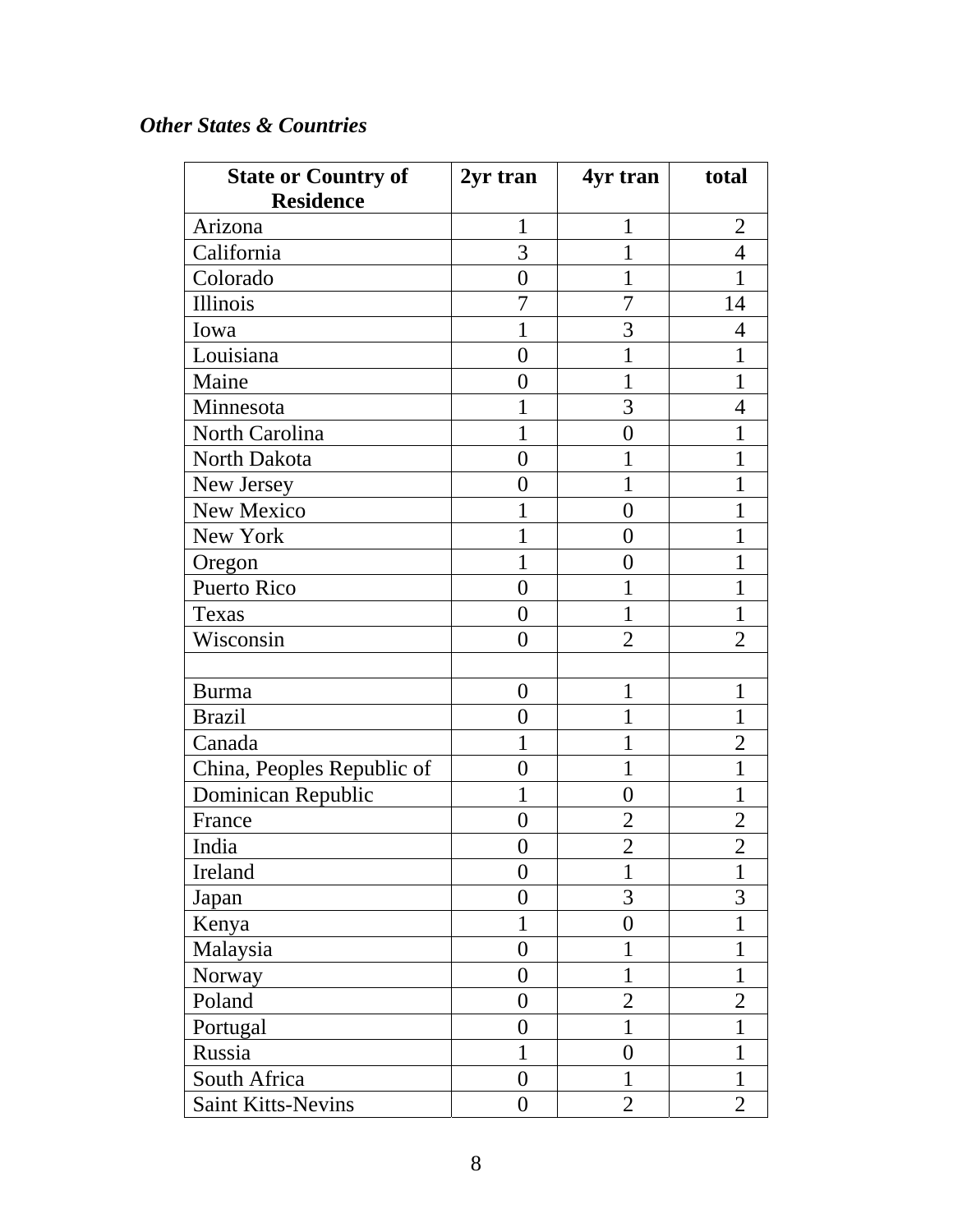| <b>State or Country of</b><br><b>Residence</b> | 2yr tran | 4yr tran | total |
|------------------------------------------------|----------|----------|-------|
| Taiwan                                         |          |          |       |
| United Kingdom                                 |          |          |       |

# *Where Living*

| <b>Housing Location</b> | 2yr tran | 4yr tran | total |
|-------------------------|----------|----------|-------|
| off-campus              | 695      | 395      | .090  |
| in campus owned         | 146      | 112      | 258   |
| housing                 |          |          |       |

# *Admission Grade Point Average*

| <b>Admission GPA</b> | 2yr tran | 4yr tran | total          |
|----------------------|----------|----------|----------------|
| 3.500-4.000          | 140      | 77       | 217            |
| 3.000-3.499          | 257      | 137      | 394            |
| 2.500-2.999          | 267      | 142      | 409            |
| 2.000-2.499          | 156      | 97       | 253            |
| 1.000-1.999          | 6        | 3        | 9              |
| < 1.000              |          |          | $\overline{2}$ |
| not available        | 14       | 50       | 64             |
|                      |          |          |                |
| mean                 | 2.83     | 3.30     |                |
| median               | 2.87     | 3.09     |                |
| $75th$ % ile         | 3.12     | 3.47     |                |
| %ile                 | 2.59     | 2.65     |                |